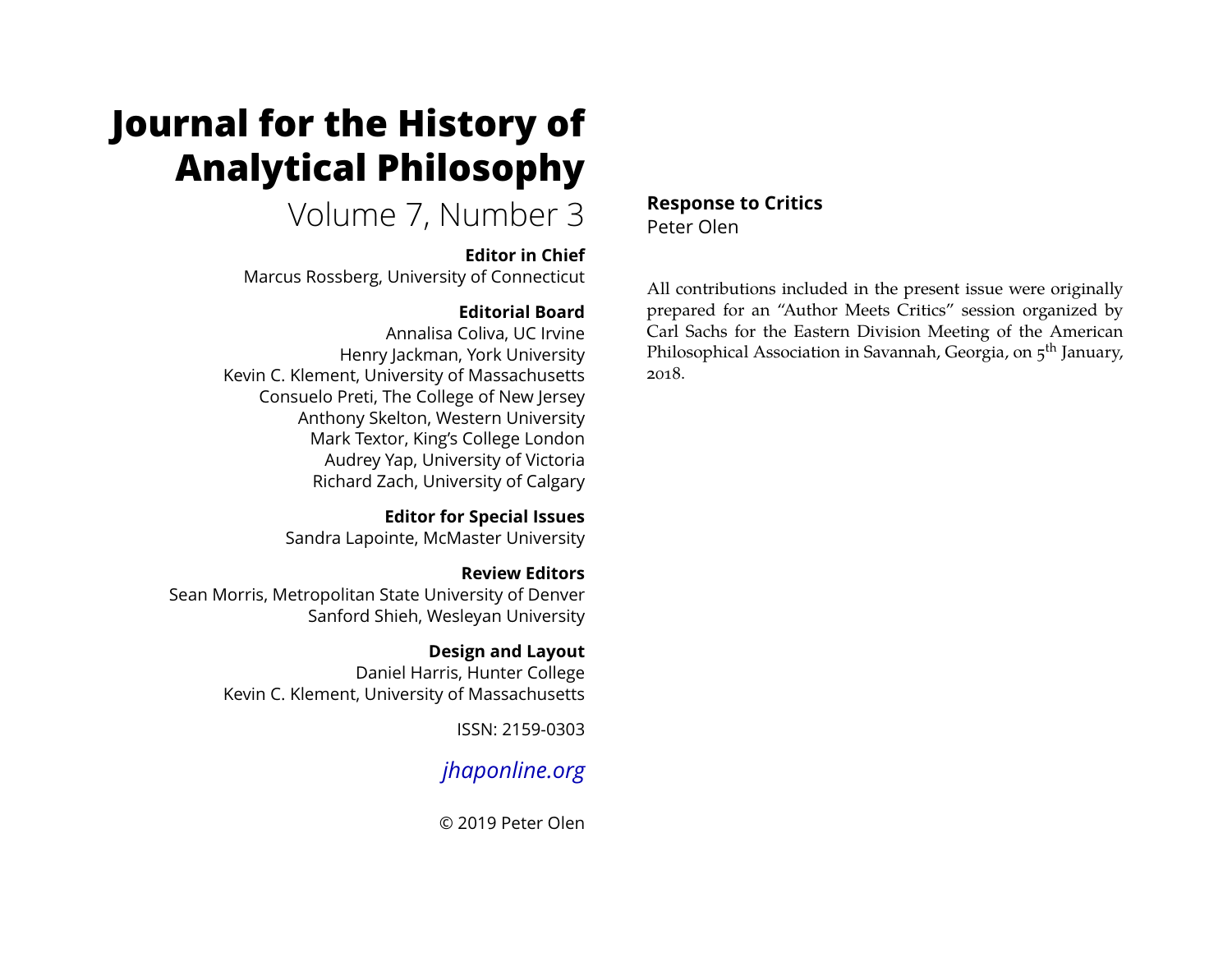### **Response to Critics**

### Peter Olen

My goal in writing *Wilfrid Sellars and the Foundations of Normativity* [\(2016\)](#page-6-0) was to clarify Sellars's historical context, provide access to some of his archival material that serves as evidence for that context, and offer critical remarks about normativity, language, and the place of historical claims in philosophy. Although articulating Sellars's early historical context is the primary aim, the arguments about how we should work through the connection between history and philosophy stake just as large of a claim.<sup>[1](#page-1-0)</sup> I am deeply appreciative that Mark Lance, Cathy Legg, and David Beisecker took the time to work through my book and offer serious criticisms of its weaknesses. I am especially happy to see Sellars's historical context was taken seriously by all three of my critics, as I take that to be one of the neglected aspects of his work.[2](#page-1-1)

Lance's comments largely expand on themes I discussed in the book, though there are some fruitful points of disagreement on where we see these issues going. Lance, by and large, agrees with me about the historical context, although I gather he would disagree with my strident insistence on the "stickiness" of history itself. I imagine Lance would argue that, while shedding light on previously overlooked aspects of Sellars's thought, the historical context of the 1940s and '50s is not necessary to do interesting work on Sellars's philosophy. This, in part, I agree with, though I am skeptical that one could get an accurate depiction of Sellars's views without placing them within his historical context. One could, of course, draw all kinds of implications from Sellars's writings without thereby accurately depicting his views—ahistorical accounts of philosophers do this all the time.

Where we disagree concerns the way to characterize what I have called "internal" and "external" conceptions of normativity. Lance finds the distinction incoherent primarily because his understanding of rules and practices demands no external sense of normativity—even completely voluntary rules require normative characterization. On Lance's reading of linguistic rules (or rules in general), there is no difference in kind (i.e., there are no non-normative dimensions of experience)—*our* world and ourselves are similarly normative all the way. What Lance finds problematic in my distinction between internal (e.g., Rudolf Carnap's discussion of the formation and transformation rules of logic) and external conceptions of normativity (e.g., what socalled "left-wing" Sellarsians take to be an ineliminable and *sui generis* aspect of our world and ourselves) is that in drawing the distinction we create an untenable divide between normative and non-normative concepts. From Lance's standpoint, any discussion, explanation, or characterization of rules should be normative all the way down.

There are two points to address here: one concerns the supposedly non-normative character of our external choices, and the other concerns the very definition of a rule. I do not take myself (or Carnap) to be arguing that external choices are so inextricably free that my choices occur without constraint or coercion. Carnap, as well, is clear that our choices about external questions (in his discussion of frameworks) are guided by outside considerations (i.e., our goal in choosing a given language, our constraints and pressures presented by practical considerations; see [Carnap](#page-5-1) [1950\)](#page-5-1). By pointing out the voluntary character of *some* rules, it is not as if normative considerations have been banished from the table. What has been done, though, is loosening the grip of normative considerations from the very definition of a rule. The idea, as expressed in my book, is just that *some* rules (such as the

<span id="page-1-0"></span><sup>1</sup>From this standpoint, Aude Bandini's review of my book does an excellent job of articulating what I take to be the important methodological and substantive claims about history. See [Bandini](#page-5-0) [\(2018\)](#page-5-0).

<span id="page-1-1"></span><sup>2</sup>Additionally, Sellars's moral writings have long been neglected. For recent work on Sellars's ethical theory, see [Olen and Turner](#page-6-1) [\(2016\)](#page-6-1), [Klemick](#page-6-2) [\(forthcoming\)](#page-6-2), and [Koons](#page-6-3) [\(2019\)](#page-6-3).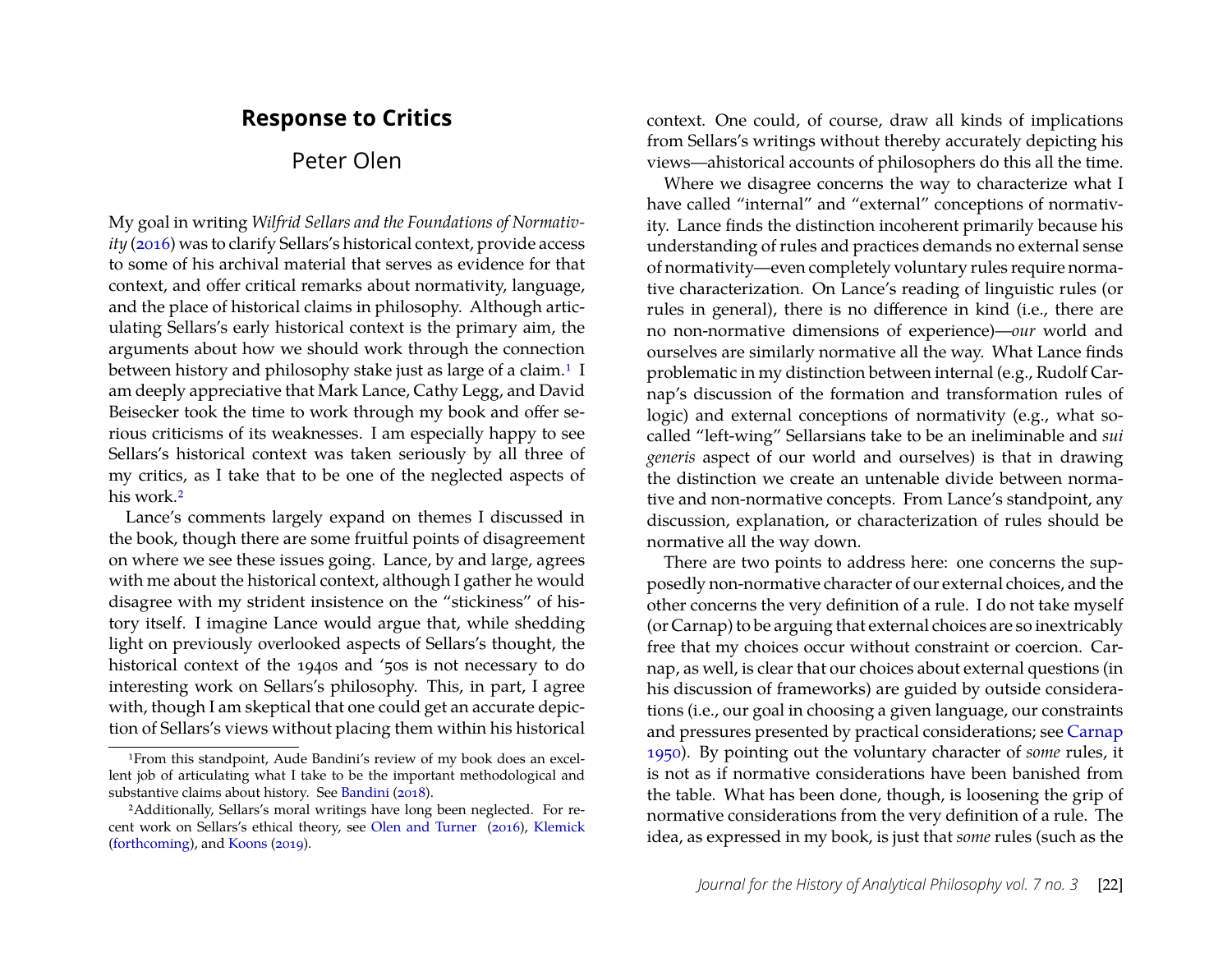formation rules of a particular language) are not binding outside of my voluntary adoption of those rules. The distinction, in part, is meant to track the sense in which some rules are normatively binding in the heavy-handed, left-Sellarsian way and those that are not. This is not to say that my voluntary adoption is "voluntary" in the sense of being wholly free and uninfluenced, but that a discrepancy between my language and another's might simply entail the use of different rules (as opposed to a transgression of a specific set of rules). Pointing to practices does not clarify this issue, as what motivates or explains conflicting practices (such as my moving a pawn and your flipping over the chessboard) cannot be directly read off our habits and actions.

I take it that Lance's understanding of 'rules' is, much like Sellars's, inherently and inextricably normative. In this case, for a rule to function as a "genuine" rule, it must be the kind of thing that acts to guide or constrain behavior, a concept that *cannot* be ignored on pain of incoherence. I think tracing the point of disagreement between Lance and myself, with respect to Carnap's disagreement with Sellars, is instructive. Here, one of the primary misunderstandings between Carnap and Sellars was Carnap's discussion of rules as embodying something like Lance's discussion of the rules of chess. Sellars argues that Carnap's conception of a rule simply does not resemble actual rules of language. But, as Carnap points out, his conception of rules does not entail any such prescriptive element, the kind assumed by Sellars as the defining characteristic of a rule [\(Carnap 1963,](#page-5-2) 923–24). Instead, Carnap's discussion of rules concerns the idea of explicit definitions, which take on the form or look of rules without the normative terms or prescriptive element. I am not advocating for this understanding of rules, but merely pointing out that such an understanding helps explain a substantive disconnect between philosophers. I am, I believe, less committed than Lance to the idea that *all* rules demand normative considerations in all forms and, thus, I see no reason to think that certain rules, such as what are found in Carnap's writings, can-

not count as "genuine" rules without including the prescriptive baggage.[3](#page-2-0) There is a larger argument between Lance and myself as to the scope of pragmatics and semantics that underwrites this disagreement, but the issue is too large to fully address here. Starting by looking at what we do, as opposed to what we mean, clearly makes a difference as to our expectations of what is required for rules to count as rules.

Additionally, I would press Lance a bit more on how he thinks he could integrate Sellars's early philosophy back into some of his later points. From where I stand, such a move is impossible short of re-drawing Sellars's meta-philosophical commitments. There are many different lessons to draw from the shift from Sellars's early to later work (and his initial failure to integrate his pragmatic points into that behavioral shift), but I am not sure there is anything salvageable in its previous forms. What Lance mean by "pragmatics" is, by and large, radically different from the picture painted by the early Sellars.

I believe Legg is correct that I'm too strict in regards to stipulating how factual claims or rules could fit into formalized languages. This reaction largely comes from Sellars's own repeated emphasis on the importance of the demarcation between formal and factual languages, and I take it that what we should avoid is having our cake and eating it, too. The concern, then, is that Sellars's strict demarcation—if we read it as strict as Sellars sometimes seem to intend—is untenable in such a flat-footed way. The answer here, much in line with Legg's argument, should probably be to be a bit more charitable than I was about the issue. There is, as Legg notes, all the difference in the world between a general prohibition against specific facts being required to fix linguistic rules or concepts, and the idea that facts in general play a role in specifying a particular part of language.

<span id="page-2-0"></span><sup>&</sup>lt;sup>3</sup>This is not to say that Sellars would agree with me. Sellars spent a significant amount of time grappling with the very nature of rules. "Inference and Meaning" [\(Sellars 1953\)](#page-6-4) is probably his most sustained criticism of Carnap's conception of a rule.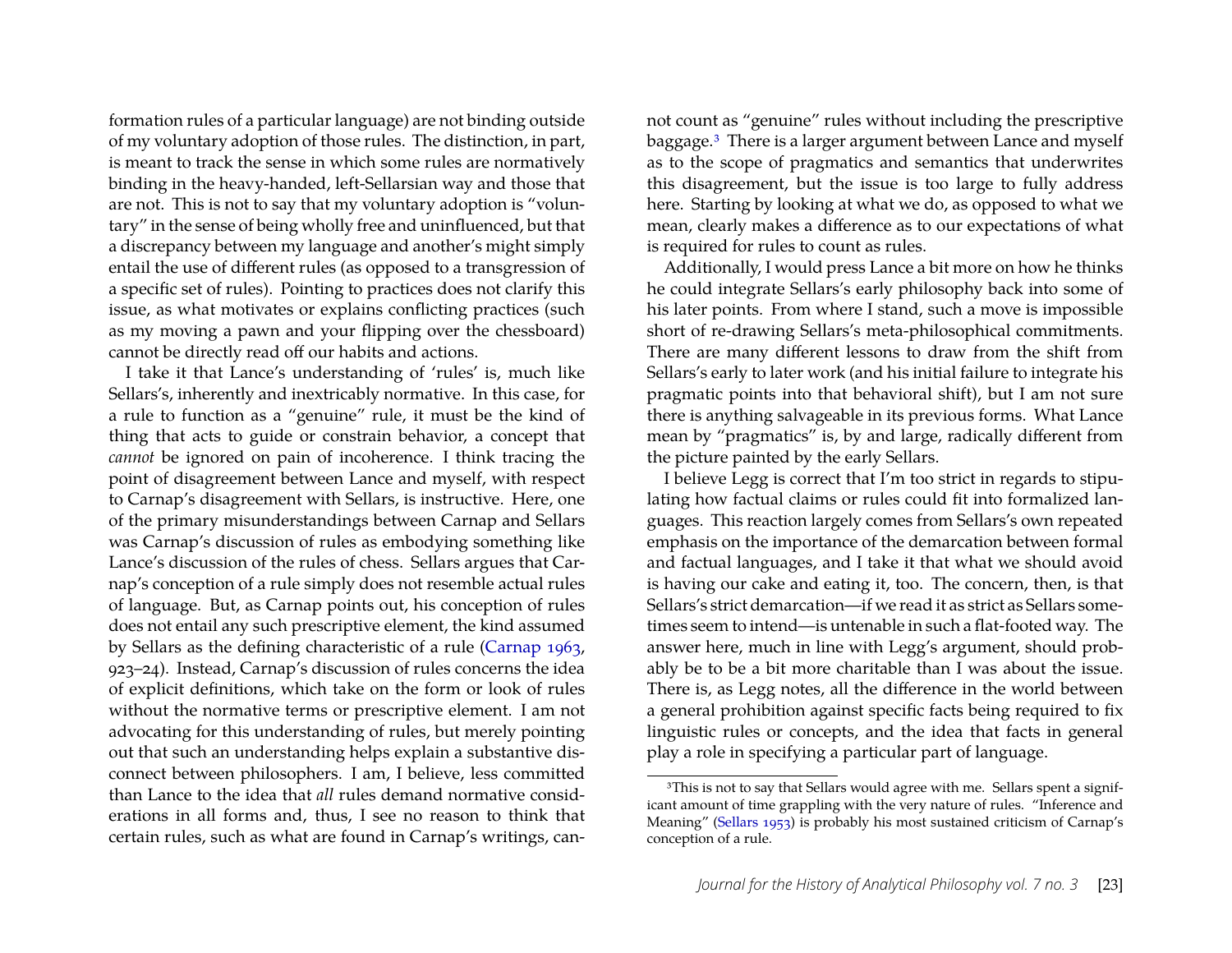I do agree with Legg's point that "introducing a transcendental reading" of Sellars's early definition of 'formal' might be more philosophically rich and could, perhaps, break the deadlock between inconsistent senses of 'formal' that occur throughout Sellars's early writing. This is, to some degree, exactly what Jeff Sicha and others have suggested when addressing pure pragmatics (see [Sicha 1980\)](#page-6-5). Yet, I do not think this move is supported by the historical evidence. Even though Sellars was, by his own admission, interested in Kant since his undergraduate days, there is little to suggest he was importing Kantian claims into his early, formalist framework. Now, if we are *not* concerned with articulating the exact view held by Sellars but, instead, are looking to find philosophically-enriching ways of read or re-reading a given philosopher's work, this is an excellent strategy for finding something interesting (and perhaps even useful) in Sellars's early writings.<sup>[4](#page-3-0)</sup>

Given that, I am most confused, though, by both Beisecker's and (to some degree) Legg's minimization or rejection of the Iowa reading. In addition to the synopsis provided in my book, my article on the subject offers a fairly in-depth explanation not only of the Iowa reading itself, but of the historical evidence that supports my claims. Let me try and re-state precisely what I think the Iowa reading is, why I believe it's so influential for Sellars, and what evidence exists to justify such claims. My response, then, amounts to a re-telling of numerous claims in my book (as well as related articles) primarily because I simply do not see the issue.

What I have called the "Iowa reading" of Carnap emerged at, perhaps unsurprisingly, the University of Iowa in the mid-1940s. This was not a coordinated movement of philosophers respond-

ing the exact same way to Carnap's shift from the syntax to semantics phase of his philosophy, but two influential philosophers misreading Carnap in the exact same way, yet differing substantially as to the implication of that misreading (see [Bergmann](#page-5-3) [1944](#page-5-3) and [Hall 1944\)](#page-6-6). In brief, Gustav Bergmann and Everett Hall both saw Carnap's shift from understanding the proper analysis of language as wholly syntactical to making room for semantics as an inherently problematic move. The central issue concerned how language makes reference to, or designates, objects or things in the world (converging on discussions of Carnap's rules of designation). The *formal* nature of linguistic analysis (as read *into* pure semantics by both Bergmann and Hall) was the defining feature of Carnap's project and, consequently, the exact reason why pure semantics could not reference anything in the world. Thus, both philosophers argued Carnap's shift into semantics resulted in failure.

The "Iowa reading" matters because it provides the early Sellars with a problem to solve and, for us, an explanation as to why Sellars's "pure pragmatics" makes sense at all. Aside from some minor gestures towards formalizing pragmatics, such a project (outside of Charles Morris's brief discussions; see [Morris](#page-6-7) [1938](#page-6-7) and [1946\)](#page-6-8) was simply not the focus of linguistically-minded philosophers in the 1940s. Sellars's explicit concern over the creeping influence of psychologism and the empirical sciences in philosophy was a driving factor in his strident emphasis on defining philosophy as the formal articulation of language [\(Sell](#page-6-9)[ars 1947,](#page-6-9) 4–6). Yet this claim, and the resulting problem of reconnecting language and world, comes directly out of Bergmann's and Hall's misreading of Carnap (see [Olen 2016](#page-6-0) and [2017\)](#page-6-10). Without this misreading, and the problems that arise because of it, it is difficult to see exactly how or why Sellars might think we need to stridently defend the formal nature of philosophy, why one needs to work to reconnect language and world within the context of a formal analysis of language, and why the shift from syntax to semantics was considered by Sellars as such a failure.

<span id="page-3-0"></span><sup>4</sup>What might get in the way of this is, again, Sellars's strident insistence on a rigid distinction between factual and formal treatments of concepts. In all of its haziness, it is one distinction the early Sellars unapologetically endorsed. Without abandoning that very clear commitment, I am not sure how one can really re-interpret Sellars's philosophy in a way that stays accurate to his original intention. That being said, and as I already noted above, we may simply not be concerned with that kind of accuracy.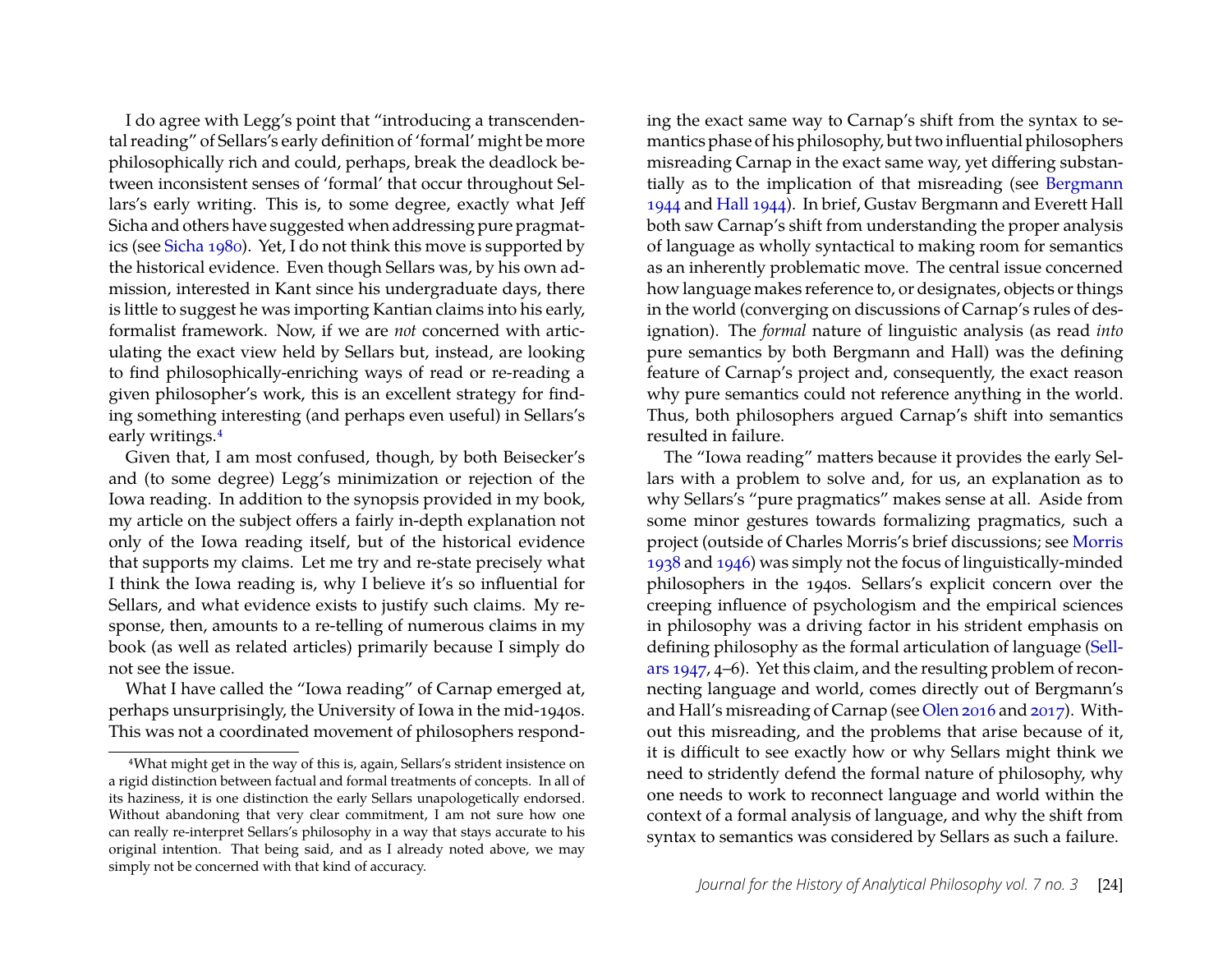For sake of argument, let's suppose the opposite is true. Despite the clear references found in correspondence, the similarity in phrasing, the conceptual tie between all of the issues discussed by Bergmann, Hall, and Sellars, let's assume the Iowa reading was not as influential as I claim. How do we explain Sellars's early pragmatics? As Beisecker notes, one could try to understand Sellars's pragmatics as simply a standalone project, one where Sellars was perhaps aware of Bergmann's and Hall's reading of Carnap, but ignored it in favor of discussing his own pragmatics. Yet it is very confusing, then, to see why Sellars would be worried over the precise problems found in his immediate contemporaries, it would be difficult to explain how Sellars's borrowed terminology and concepts were wholly independent of their original meaning, and how Sellars picked up the exact same theoretical framing independent from his thencontemporaries. Even more so, it would be increasingly difficult, if not impossible, to explain Sellars's correspondence with both Bergmann and Hall, at least the letters and discussions that center on this exact issue (see the appendix of [Olen 2016\)](#page-6-0).

And here is where the ahistorical, romanticized reading I worry about creeps in at the margins. To see Sellars as utterly divorced from his historical context is to read him as invested in projects and problems that are largely independent from his immediate contemporaries. Yet, we know *this is simply not true*. Aside from everything I have discussed above, we also know this is not true because *Sellars tells us so*:

Once again, then, I had an exhilarating new beginning. There was so much to do, and so much sense of achievement in doing it, that the tasks of finishing my dissertation, which I scarcely touched, and of publishing, moved into the background. Herbert Feigl moved to Minnesota in 1941, and Gustav Bergmann, who had come to the University as a Research Associate with Kurt Lewin, joined the Department to teach advanced logic and philosophy of science. During his first semester he gave an excellent seminar in logical theory, based on Carnap's *Logical Syntax of Language*. It was attended

by the entire Department, which, by now, included Everett Hall, who had joined us as chairman on the retirement of Herbert Martin. Bergmann became a close collaborator with Kenneth Spence, and I began to take behaviorism seriously. The idea that something like S-R-reinforcement learning theory could provide a bridge between white rat behavior and characteristically human behavior was a tempting one, but I could see no way of cashing it out in the philosophy of mind. In particular, I could not see how to relate it to the intentionality which I continued to think of as the essential trait of the mental. Bergmann at this time took a fairly orthodox positivistic position with strong overtones of Carnap and Schlick. He and I argued the whole range of "pseudo-problems." The occasion of most of these discussions was an informal seminar in current philosophical literature which met at Hall's house every week and which everybody religiously attended. The Department was still minute and highly involuted. Ideas of amazing diversity were defended and attacked with passion and intensity. It was not easy to find common ground, yet "for the sake of discussion" we stretched our imaginations. It was, I believe, a unique episode—certainly as far as my own experience is concerned. [\(Sellars 1975,](#page-6-11) 290–91)

One can be wrong about one's influences. But the fact that Sellars singled out the exact philosophers I discussed should be telling. I have frequently used this paragraph from Sellars's "Autobiographical Reflections" to attest to the influence of the Iowa school on Sellars's thought, but this is mainly due to how much lives under the surface of Sellars's comments.

Legg's objection is a bit different than Beisecker's dismissal of the Iowa reading. Legg seems to be claiming that there is reason to think rival narratives about Sellars's early work and influence might be just as historically grounded (if not more) than my own. Looking at Sellars's early reading of Kant, Hegel, or Roy Wood Sellars might open up historical pathways that have been largely ignored in my book.<sup>[5](#page-4-0)</sup> I do not think this is exactly wrong, and

<span id="page-4-0"></span><sup>5</sup>"In my book" is an important qualification, as I do address one aspect of the philosophical relationship between Wilfrid Sellars and Roy Wood Sellars in [Olen](#page-6-12) [\(2015\)](#page-6-12). Additionally, see [Gironi](#page-6-13) [\(2017\)](#page-6-13).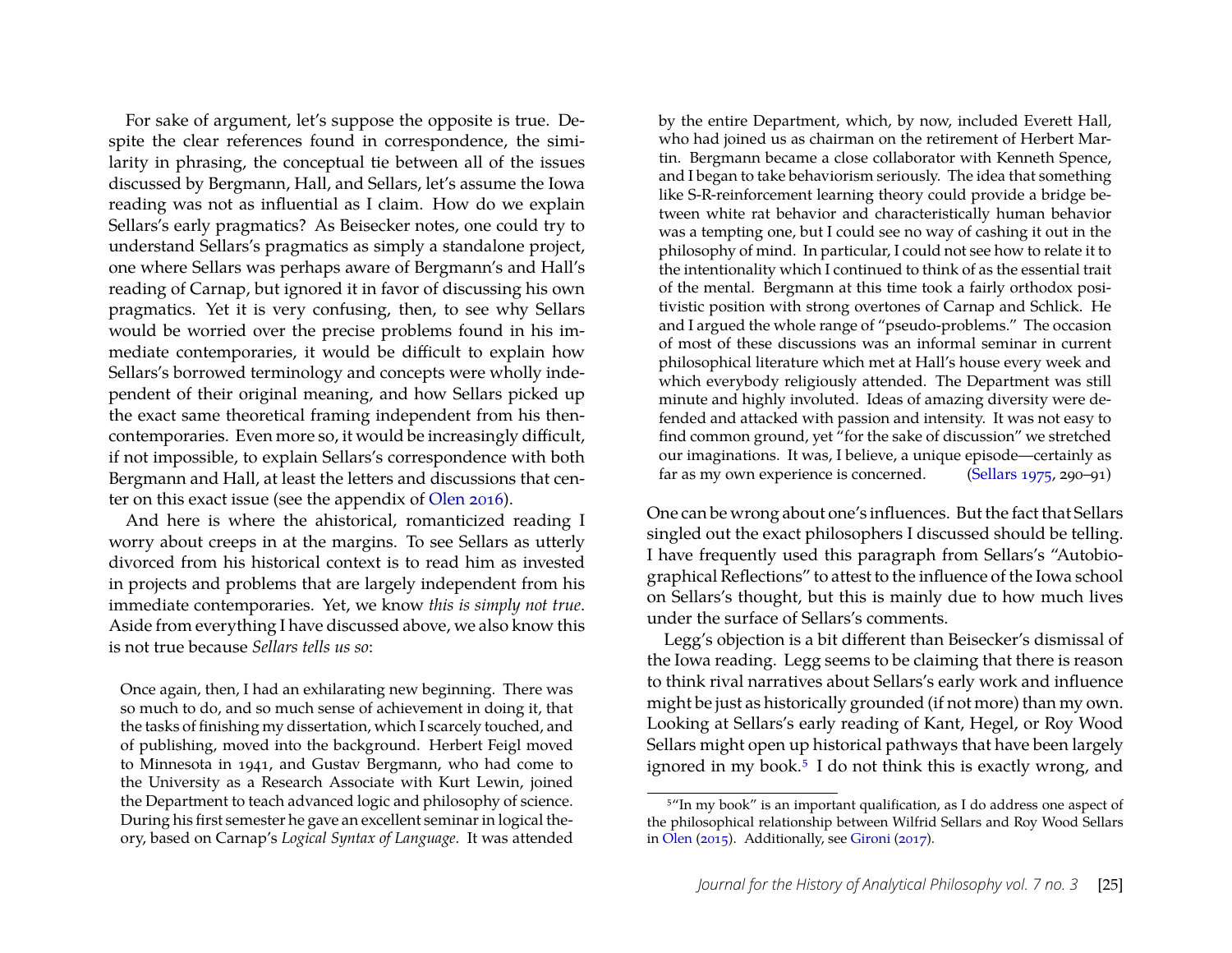I do not think that discussions of Carnap, Bergmann, and Hall exhaust the contextual work there is to be done surrounding the origins of Sellars's philosophy. But I do think it is unlikely the early Sellars was secretly extolling the virtues of Kantian or Hegelian philosophy while dressing up his thoughts in formalist garb. This is not to say such influences are absent from Sellars's early work, but that we should take his formalist commitments seriously *as formalist commitments*. One can see this most readily when *Sellars explicitly tells us* that the background for pure pragmatics rests on the recent changes and transitions in analytic philosophy [\(Sellars 1947,](#page-6-9) 4). What's more, Sellars specifically identifies the transition from syntactical to semantical analysis as the problematic shift away from more secure grounds for philosophy [\(Sellars 1947,](#page-6-9) 5). Sellars understands pure pragmatics as a *corrective* to then-recent developments in logical theory, but this line of reasoning directly corresponds with the idea that the impetus for Sellars project is, at bottom, Carnap's shift into semantics as seen through the lens of Bergmann's and Hall's misreading.

None of this is to say that the totality of Sellars's interests can be reduced to Bergmann, Carnap, and Hall. Surely Kant and Hegel have their role to play in or behind Sellars's early writings, as do H. A. Pritchard, David Hume, Bertrand Russell, and many others. And it could be that all of these philosophers play some role in shaping Sellars's early approach to language and, more so, that looking at those roles could provide historically and philosophy interesting interpretations of pure pragmatics. I do not want to be understood as dismissive of alternative historical narratives, but I do think there are good reasons to think the Iowa reading is particularly influential.

As a concluding remark, I do not want to defend the need for a historical analysis here, but I do want to point out it is both difficult to understand Sellars's earliest writings without this kind of analysis and, more so, it is difficult to see how they fit into his transition out of these writings. "Language, Rules and Behavior"

[\(1950\)](#page-6-14) functions as such an interesting piece in Sellars's overall philosophical development not only because it foreshadows the biological and transcendental views he is known for today, but because it reads as a clean break from his earlier writings. Seeing how this piece is a move away from Sellars's early writing presupposes an understanding of those writings. And to push on the tension between Sellars's formal and transcendental commitments, insofar as we are concerned to get their historically accurate depiction correct, makes a substantial difference as to whether either of those commitments are consistent with each other or with concepts that survive the transition from Sellars's early to later periods.

> **Peter Olen** Lake-Sumter State College PeterOlen@gmail.com

#### **References**

- <span id="page-5-0"></span>Bandini, Aude, 2018. "Review of*Wilfrid Sellars and the Foundations of Normativity*, by Peter Olen." *International Journal of Philosophy Studies* 26: 109–13.
- <span id="page-5-3"></span>Bergmann, Gustav, 1944. "Pure Semantics, Sentences, and Propositions." *Mind* 53: 238–57.
- Carnap, Rudolf, 1945. "Hall and Bergmann on Semantics." *Mind* 54: 148–55.
- <span id="page-5-1"></span>, 1950. "Empiricism, Semantics, and Ontology." *Revue Internationale de Philosophie* 5: 20–40. Reprinted in *Meaning and Necessity: A Study in Semantics and Modal Logic*, pp. 205–21. Chicago: University of Chicago Press, 1956.

<span id="page-5-2"></span>, 1963. "Replies and Expositions." In [Schilpp](#page-6-15) [\(1963\)](#page-6-15), pp. 859–1013.